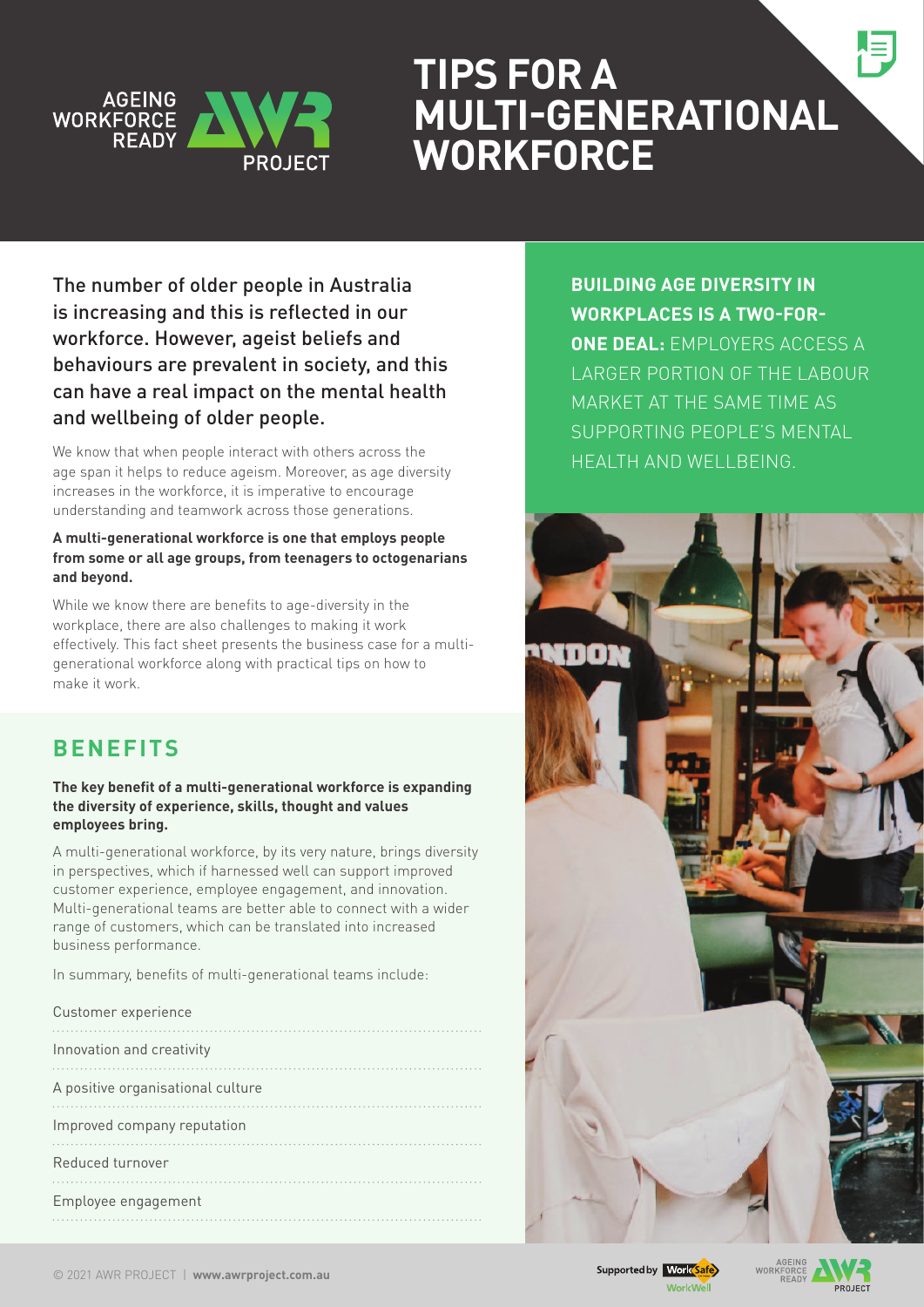## **BARRIERS AND CHALLENGES**

**Multi-generational workforces can be hard to create as well as sustain. Ageism is too often a barrier faced by older workers during the recruitment process. and can continue to cause challenges once an older person starts work.** 

In addition, the diversity of experience and perspectives that contributes to organisational benefits needs to be proactively managed to promote a healthy team dynamic.

#### **RECRUI T MEN T**

**Barriers to recruiting older workers are reduced when managers challenge ageist stereotypes,** utilise an age-diverse hiring panel, use age-inclusive language in recruitment documents and focus on the specific skills required for the job.

Hiring managers should also be aware of the benefits of recruiting older workers and regularly review and enhance their hiring practices.

#### **EMPLOYMEN T**

#### **Employees of any age can be negatively impacted by ageism and discrimination, not just older workers.**

Ageism is described as generalisations and practices based solely on age which are typically negative and prejudicial. Ageism at work fosters negative working environments, which is linked to increased staff turnover and lower productivity, as well as eroding wellbeing and mental health.

Despite it being illegal, ageism is unfortunately normalised in many workplaces.

## Between 2018 and 2019, 61% of employment complaints fell under the Age Discrimination Act. (Australian Human Rights Commission)

While people from varied backgrounds can, and do, work well together, there are some potential pitfalls for organisations promoting age diversity.

**The first of these is when team cohesion is disrupted by the formation of cliques or groups within the team.** Strong team identification can reduce the likelihood of this happening by building a strong connection between team members and the role they have in achieving the team's purpose.

**Ageist attitudes need to be combated directly through awareness, education, and positive role modelling by senior leaders.** When the expertise and experience of older people is advantageous to a team, this benefit should be formally recognised, along with the contribution that each individual makes to its successful performance.

**In addition, the policies and processes of an organisation should be examined** to understand how they indirectly endorse ageist beliefs and behaviours.

1 in 5 australians aged 55 years or over claim age is a major barrier to finding or getting hours of paid work.

australian human rights

## **MYTHS & STEREOTYPES**

**Ageist stereotypes and beliefs about generational differences are often fuelled by myths, and numerous negative stereotypes exist about the generations.** 

It is the belief that age makes us different that can get in the way of how we work together and collaborate.

## **Work ethic does** not differ between generations.

**Group differences** depending on age or generation alone are not supported by data.

#### HBR, 2019

**Technology adoption** among older generations was **trending up** even before COVID-19.

#### MOBIQUITY, 2020

All generations prefer **human to human connection** over any other method of communication.

#### SAPIO RESEARCH, 2019

## **Overall work ability** does not differ with age.

SAFE WORK AUSTRALIA, 2014